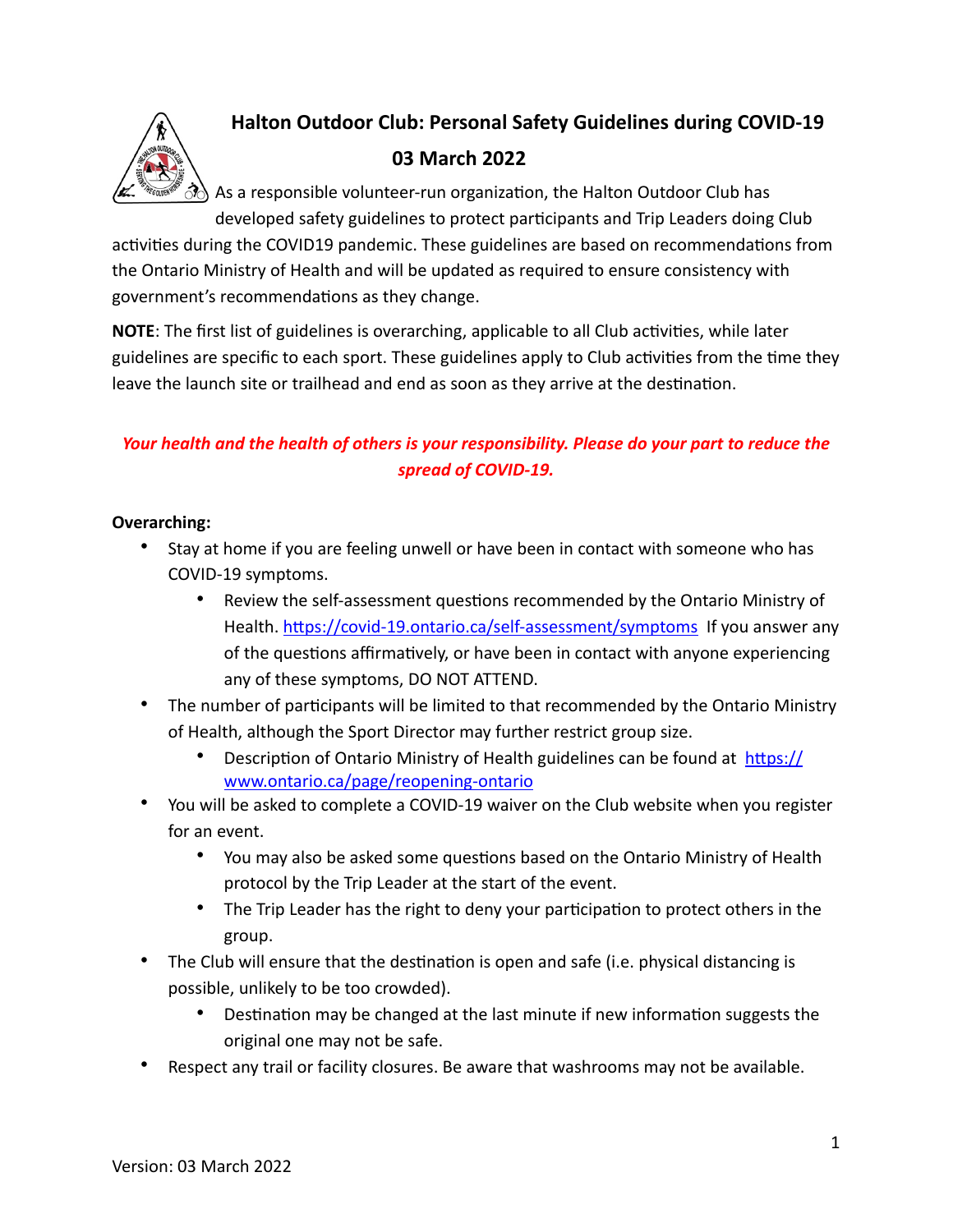- Carpooling to and from the event is not recommended unless the individuals are from the same household.
	- Carpooling is allowed if comfortable with drivers or passengers.
	- At driver discretion.
- The Trip Leader will take attendance and provide this back to the Club as is usual practice.
- Any group instruction or conversations before the activity must be conducted maintaining physical distance of at least 2 metres, except for individuals from the same household.
- Participants should maintain physical distancing when going to and from common areas, e.g., parking lots, trailheads, assembly points.
- Do not share any equipment unless comfortable with fellow club member.
	- If assistance is required to unload or load equipment, maintain physical distancing of at least 2 metres.
- Wearing a mask reduces the risk of spread to others, and should be worn when adequate physical distancing cannot be maintained.
- Bring your own snacks and water.
- Take home everything you bring.

## *Trip Leaders may, at their discretion, deny participation or ask a participant to leave the group at any time if s/he determines this is necessary to protect other participants.*